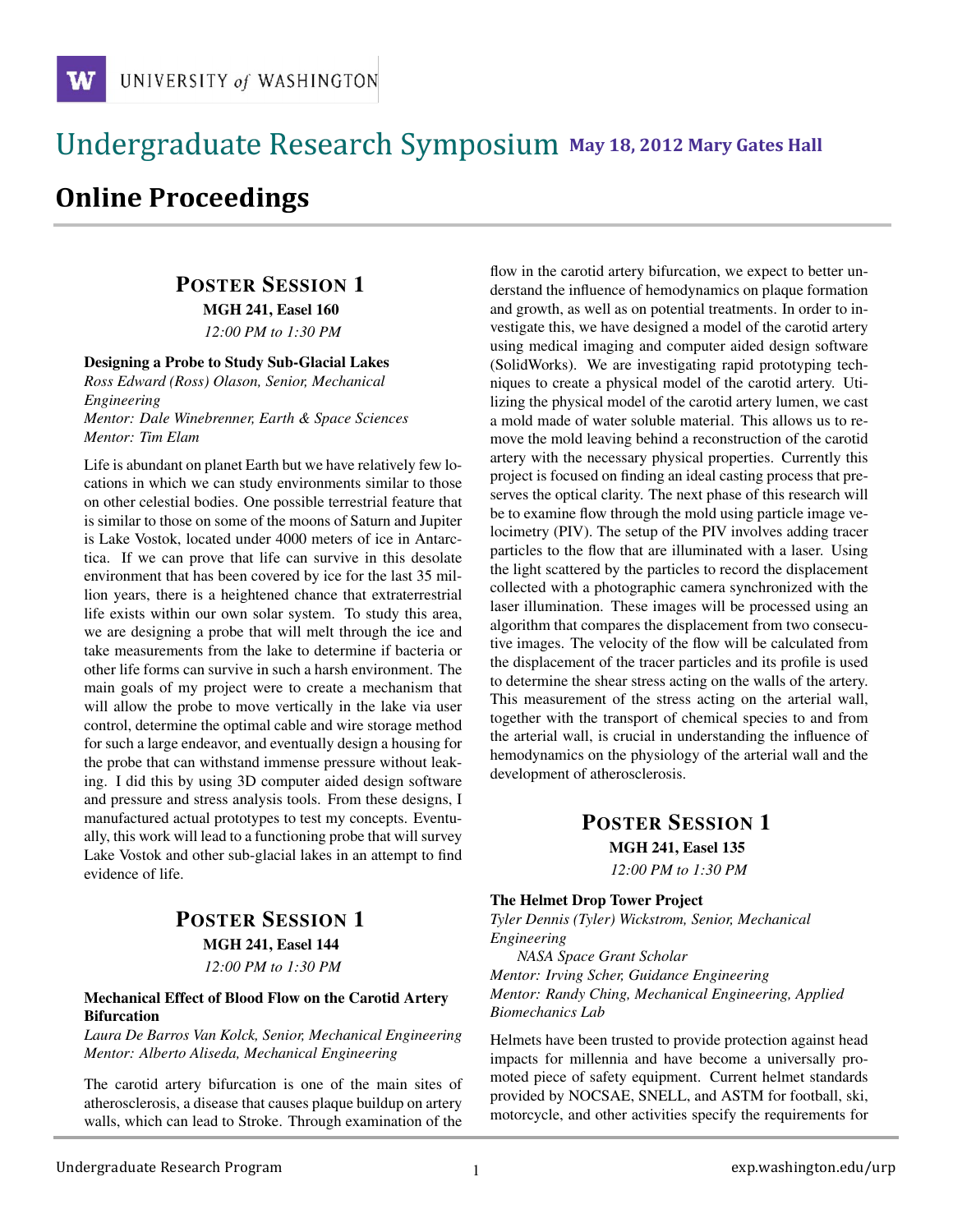critical impacts under varying conditions such as; temperature, impact location, and impact energy. However, most standards only minimally account for the effects of subcritical collisions and the natural fatiguing processes experienced by a helmet during its use. Intuition suggests that these seasonal cycles and minor impacts attenuate the utility of protective headgear; however, a scientific inquiry into such effects could illuminate or invalidate this assumption. The working hypothesis of the research team under Professor Randal Ching and Irv Scher was that sub-critical impacts and seasonal cycling would diminish a helmet's protective abilities (as measured by metrics such as peak linear acceleration and severity indices), and the goal was to illustrate that current standards and refurbishing methods need to account for these various effects of age and use. Accordingly, my research group designed a helmet drop tower to test a variety of different helmets (football, motorcycle, and ski) according to SNELL and NOCSAE standards, and used helmets were compared to their new counterparts. Direct comparisons between used and new helmets were used to evaluate the effects of age and minor impacts on helmets, the effectiveness of current standards at predicting the utility of helmets, and the expected lifetime of helmets under given conditions. As the first independent study of helmet performance in the state of Washington, this study could give vital feedback to helmet manufacturers, helmet standard foundations, and helmet users alike.

### POSTER SESSION 2

MGH 241, Easel 156

*2:00 PM to 3:30 PM*

#### Centrifugal Method for Particle Size Segregation

*Cameron Kelly (Cameron) Turner, Senior, Mechanical Engineering*

*Christopher Thomas (Chris) Pauly, Senior, Mechanical Engineering, Electrical Engineering, Mathematics Nicklaus Charles Smith, Senior, Aeronautics & Astronautics Julianna Carroll, Senior, Aeronautics & Astronautics, English (Creative Writing)*

*Keith Charles Woehrlin, Senior, Mechanical Engineering: Mechatronics*

*Joshua Rosenberg Hooks, Senior, Mechanical Engineering: Mechatronics*

*Ansley Barnard, Senior, Aeronautics & Astronautics Harbin Hee Kim, Senior, Aeronautics & Astronautics Declan Pray Mallamo, Senior, Aeronautics & Astronautics*

*Mary Gates Scholar, NASA Space Grant Scholar Mentor: James Riley, Mechanical Engineering*

Extraterrestrial regolith can be utilized for a variety of in-situ resource utilization applications including the production of oxygen and slurry materials. These capabilities are crucial for the success of long-term missions to both the Moon and Mars. However, the value of the regolith often depends on extracting a specific particle size. Therefore, our objective is to develop a regolith sifting system for integration into extraterrestrial surface systems. Furthermore, this system will be designed to operate independent of gravitational forces in order to offer flexibility by maintaining the same degree of reliability and efficiency in terrestrial, lunar, martian, asteroidal, and orbital environments. To accomplish this task, a centrifuge design was adopted. A container fitted with two sets of sifting screens is rapidly spun so that the centripetal forces cause the particles to pass through the screens. At high speeds the effects of gravity and particle cohesion become negligible. The design was carried through several stages of development where parameters such as geometry, induced agitation, sample size, rotation speed, and test duration were optimized to give accurate sorting results with minimal energy input. Data collected from ground testing will be compared to data collected on NASA's low-gravity aircraft in June. The lowgravity testing introduces more challenges to the design, such as automated gates that keep the particles from self-sorting in between low-gravity flight parabolas, and integration into a air-tight glove-box for safety. For future research, techniques for autonomous and continuous operation will be crucial for adoption into extraterrestrial surface systems.

## SESSION 2L

## MCNAIR SESSION - ACCESS AND **TECHNOLOGY**

*Session Moderator: Eve Riskin, Electrical Engineering* Mary Gates Hall 287

*3:30 PM to 5:00 PM*

\* Note: Titles in order of presentation.

#### The Relationship of Young's Modulus to Porosity in 3DP Stoneware Ceramic: A Complete Analysis

*Alexandra Patricia Kanoelehua (Alex) Gramling, Senior, Mechanical Engineering McNair Scholar Mentor: Mark Ganter, Mechanical Engineering*

*Mentor: Grant Marchelli, Mechanical Engineering*

Three dimensional printing (3DP), a subfield of additive manufacturing, has experienced many novel advancements by way of innovative material development over the past few years. With the recent expansion in capability, information regarding the mechanical integrity of these new material systems is generally lacking. In an effort to fill this informational void, the present study examined the relationship between Young's modulus and porosity in 3DP stoneware ceramic test specimens. During this experiment, the ceramic specimens or "pucks" were printed using a three dimensional powder printer and measurements of height and diameter were taken